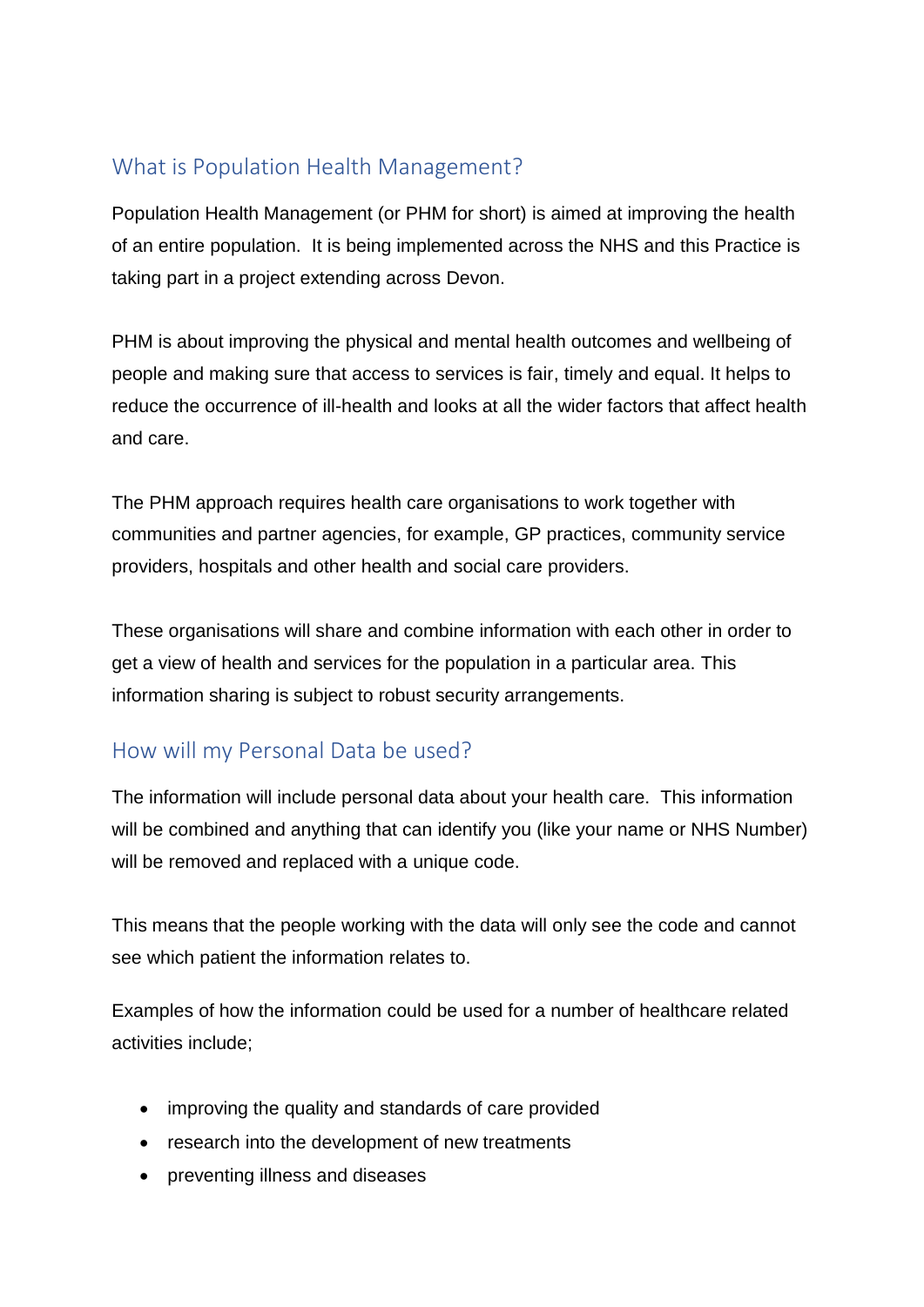- monitoring safety
- planning services

#### Who will my Personal Data be shared with?

Your GP and other care providers will send the information they hold on their systems to NHS Devon Clinical Commissioning Group (CCG), the NHS organisation responsible for planning, commissioning (or buying) and developing healthcare services for the 1.2 million people who live in Devon.

NHS Devon CCG will link all the information together. Your GP and other care providers will then review this information and make decisions about the whole population or particular patients that might need additional support.

The CCG is legally obliged to protect your information and maintain confidentiality in the same way that your GP or hospital provider is.

## Is using my Personal Data in this way lawful?

Health and Social Care Providers are permitted by data protection law to use personal information where it is 'necessary for medical purposes'. This includes caring for you directly as well as management of health services more generally.

Some of the work that happens at a national level with your personal information is enabled by other legislation. Sharing and using your information in this way helps to provide better health and care for you, your family and future generations. Confidential patient information about your health and care is **only used** like this where allowed by law and, in the majority of cases, anonymised data is used so that you cannot be identified.

For more information, speak to our Data Protection Officer who will be happy to help with any queries you may have.